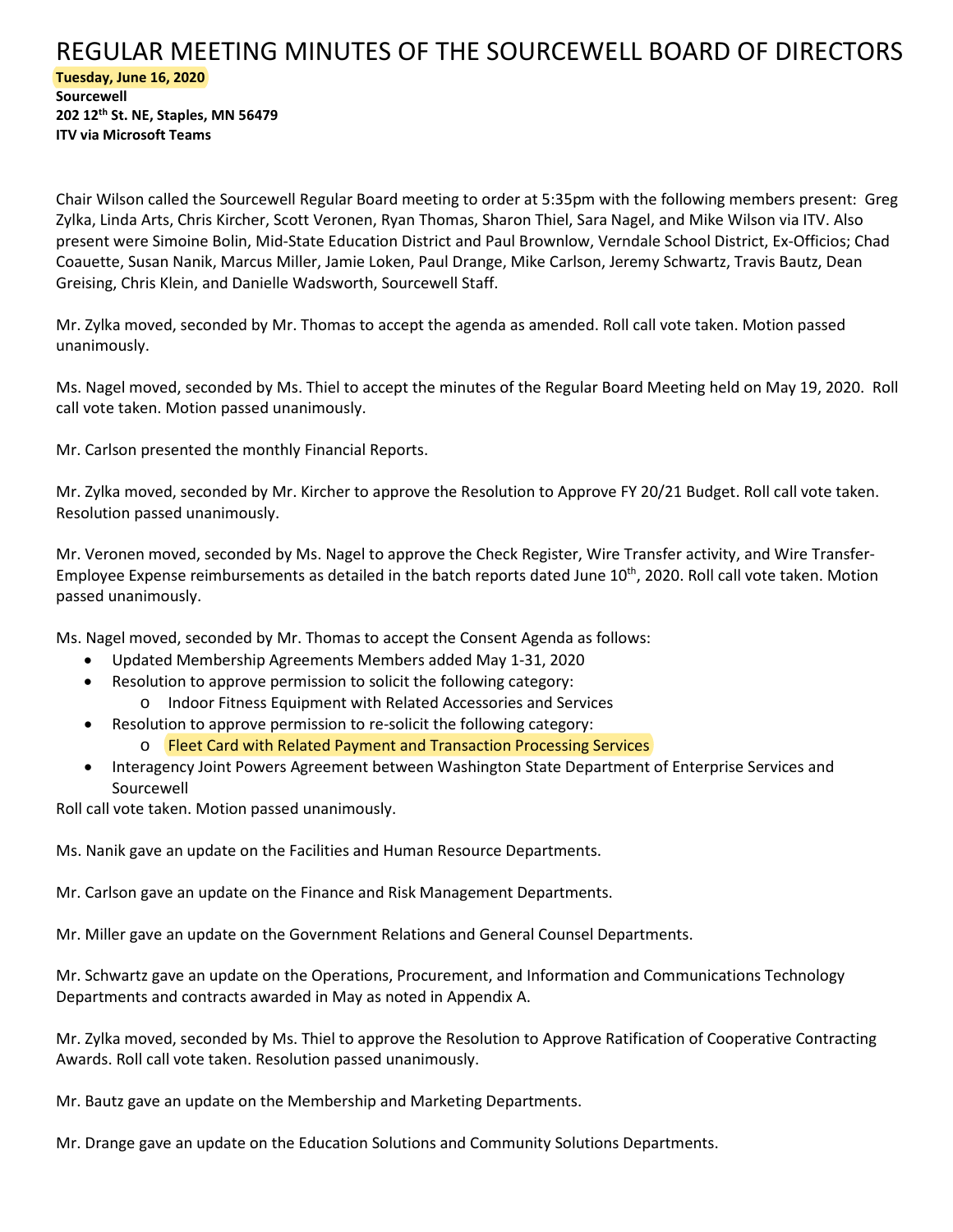Mr. Schwartz gave an update on Sourcewell Metrics Committee.

Mr. Zylka moved, seconded by Ms. Nagel to approve the Equity and Inclusion Position Statement. Roll call vote taken. Motion passed unanimously.

Ms. Thiel moved, seconded by Mr. Kircher to approve personnel recommendations as presented. Roll call vote taken. Motion passed unanimously.

Ms. Nagel moved, seconded by Mr. Kircher to approve Hay Review recommendation of adjustments and changes. Roll call vote taken. Motion passed unanimously.

Mr. Zylka moved, seconded by Mr. Thomas to approve employee matrix and associated individual annual employment contracts as presented. Roll call vote taken. Motion passed unanimously.

Dr. Coauette gave a business update on Covid-19 and State/National Associations and Partnerships.

Ms. Nagel moved, seconded by Mr. Kircher to adjourn the meeting at 6:50 p.m. Roll call vote taken. Motion passed unanimously.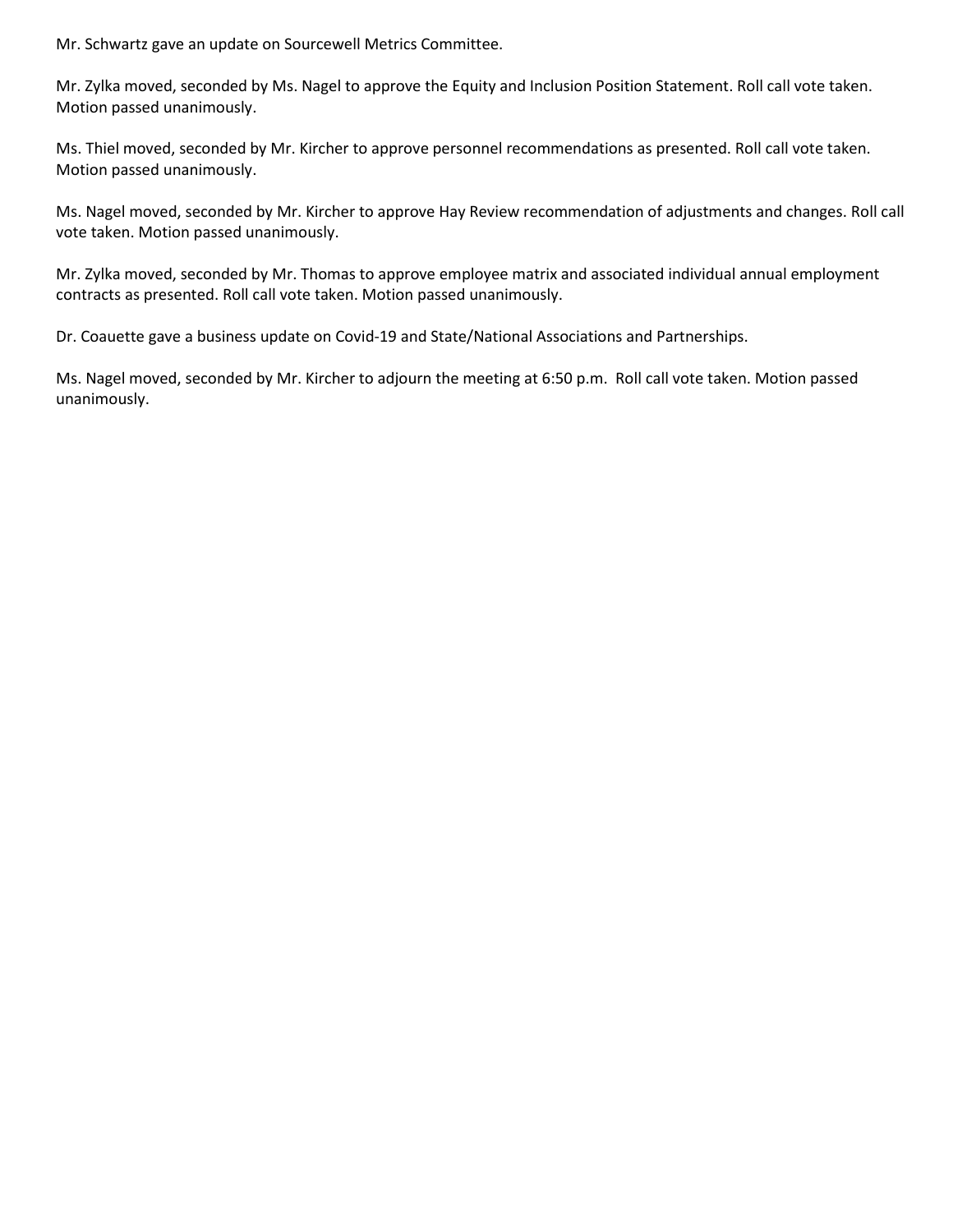**CONSENT**

**AGENDA CONSENT AGENDA ITEMS** 

| SOURCEWELL PROCUREMENT DEPARTMENT<br><b>BOARD ITEMS -June 2020</b>  |            |                                                      |  |
|---------------------------------------------------------------------|------------|------------------------------------------------------|--|
|                                                                     |            |                                                      |  |
| Requesting Board permission to Solicit the following categories:    |            |                                                      |  |
| Indoor Fitness Equipment with Related Accessories and Services      |            |                                                      |  |
|                                                                     |            |                                                      |  |
|                                                                     |            |                                                      |  |
|                                                                     |            |                                                      |  |
| Requesting Board permission to Re-Solicit the following categories: |            |                                                      |  |
| Fleet Card with Related Payment and Transaction Processing Services |            |                                                      |  |
|                                                                     |            |                                                      |  |
|                                                                     |            |                                                      |  |
|                                                                     |            |                                                      |  |
| <b>NEW CONTRACTS</b>                                                |            |                                                      |  |
| Blauer Manufacturing Company, Inc.                                  | 040920-BLA | "Uniforms with Related Products and Services"        |  |
| <b>UniFirst Corporation</b>                                         |            | "Uniforms with Related Products and Services"        |  |
|                                                                     | 040920-UFC |                                                      |  |
| <b>Online School Management Systems</b>                             | 042020-ONL | "Fee Management and Online Payment Portal Solutions" |  |
| <b>Rycor Solutions</b>                                              | 042020-RYC | "Fee Management and Online Payment Portal Solutions" |  |
| Wonderware dba CORE Business                                        | 042020-WWR | "Fee Management and Online Payment Portal Solutions" |  |
|                                                                     |            |                                                      |  |
|                                                                     |            |                                                      |  |
|                                                                     |            |                                                      |  |
|                                                                     |            |                                                      |  |
|                                                                     |            |                                                      |  |
|                                                                     |            |                                                      |  |
|                                                                     |            |                                                      |  |
|                                                                     |            |                                                      |  |
|                                                                     |            |                                                      |  |
| 5th YEAR RENEWALS (CONTRACT EXTENSIONS)                             |            |                                                      |  |
|                                                                     |            |                                                      |  |
|                                                                     |            |                                                      |  |
|                                                                     |            |                                                      |  |
|                                                                     |            |                                                      |  |
| <b>NEW ezIQC CONTRACTS</b>                                          |            |                                                      |  |
|                                                                     |            |                                                      |  |
|                                                                     |            |                                                      |  |
|                                                                     |            |                                                      |  |
|                                                                     |            |                                                      |  |
|                                                                     |            |                                                      |  |
|                                                                     |            |                                                      |  |
|                                                                     |            |                                                      |  |
|                                                                     |            |                                                      |  |
|                                                                     |            |                                                      |  |
|                                                                     |            |                                                      |  |
|                                                                     |            |                                                      |  |
|                                                                     |            |                                                      |  |
|                                                                     |            |                                                      |  |
|                                                                     |            |                                                      |  |
|                                                                     |            |                                                      |  |
|                                                                     |            |                                                      |  |
|                                                                     |            |                                                      |  |
|                                                                     |            |                                                      |  |
|                                                                     |            |                                                      |  |
|                                                                     |            |                                                      |  |
|                                                                     |            |                                                      |  |
|                                                                     |            |                                                      |  |
|                                                                     |            |                                                      |  |
|                                                                     |            |                                                      |  |
|                                                                     |            |                                                      |  |
|                                                                     |            |                                                      |  |
|                                                                     |            |                                                      |  |
|                                                                     |            |                                                      |  |
|                                                                     |            |                                                      |  |
|                                                                     |            |                                                      |  |
|                                                                     |            |                                                      |  |
|                                                                     |            |                                                      |  |
|                                                                     |            |                                                      |  |
|                                                                     |            |                                                      |  |
|                                                                     |            |                                                      |  |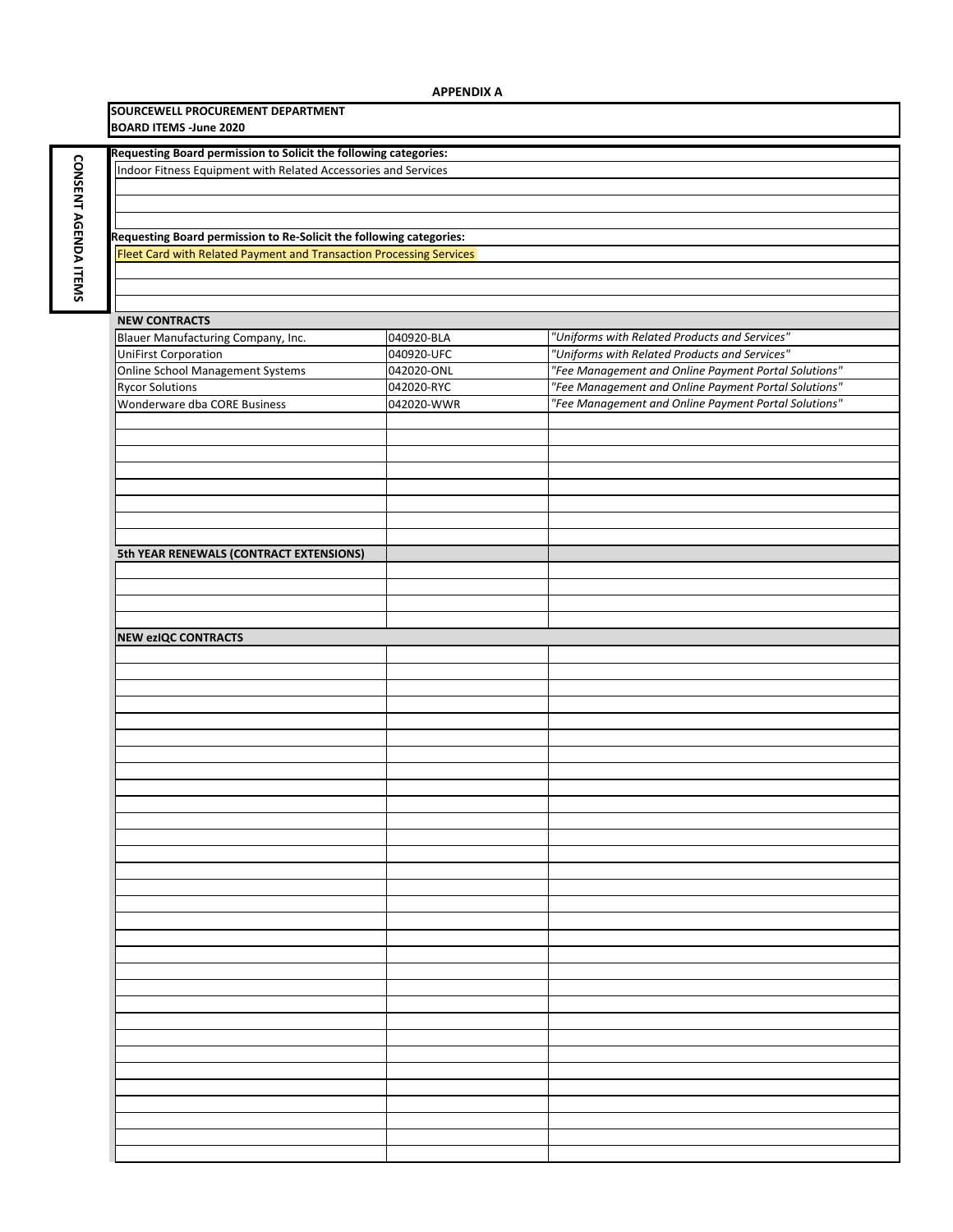**SOURCEWELL STATE OF MINNESOTA** 



Member Nagel moved the adoption of the following Resolution:

## RESOLUTION TO RATIFY COOPERATIVE CONTRACTING AWARDS

Resolution No. 2020-28

WHEREAS, the Sourcewell Board of Directors previously authorized the solicitations for the cooperative categories listed on Appendix A, which is attached and incorporated; and

WHEREAS, Sourcewell issued the cooperative contracting solicitations for the authorized categories; and

WHEREAS, through the Sourcewell Procurement Policy, the Board designated the Chief Procurement Officer to administer Sourcewell's cooperative purchasing and contracting program and to award all competitively solicited contracts, without limitation; and

WHEREAS, the Chief Procurement Officer made the awards listed based on the results of the competitive solicitation process; and

WHEREAS, the Board acknowledges that the awards made by the Chief Procurement Officer are valid and binding; however, based upon some members' legal requirements the Chief Procurement Official is required to seek subsequent Board ratification of all cooperative purchasing awards.

NOW THEREFORE BE IT RESOLVED by the Board of Directors ratifies the cooperative contracting awards made by the Chief Procurement Officer listed on Appendix A.

The motion for the adoption of the foregoing resolution was duly seconded by Member Thiel and the following voted in favor: Mike Wilson, Greg Zylka, Ryan Thomas, Scott Veronen, Sara Nagel, Linda Arts, Sharon Thiel, and Chris Kircher.

and the following voted against: NONE.

whereupon said resolution was declared duly passed and adopted.

ATTEST:

**DocuSianed** 

**Clerk to the Board of Directors**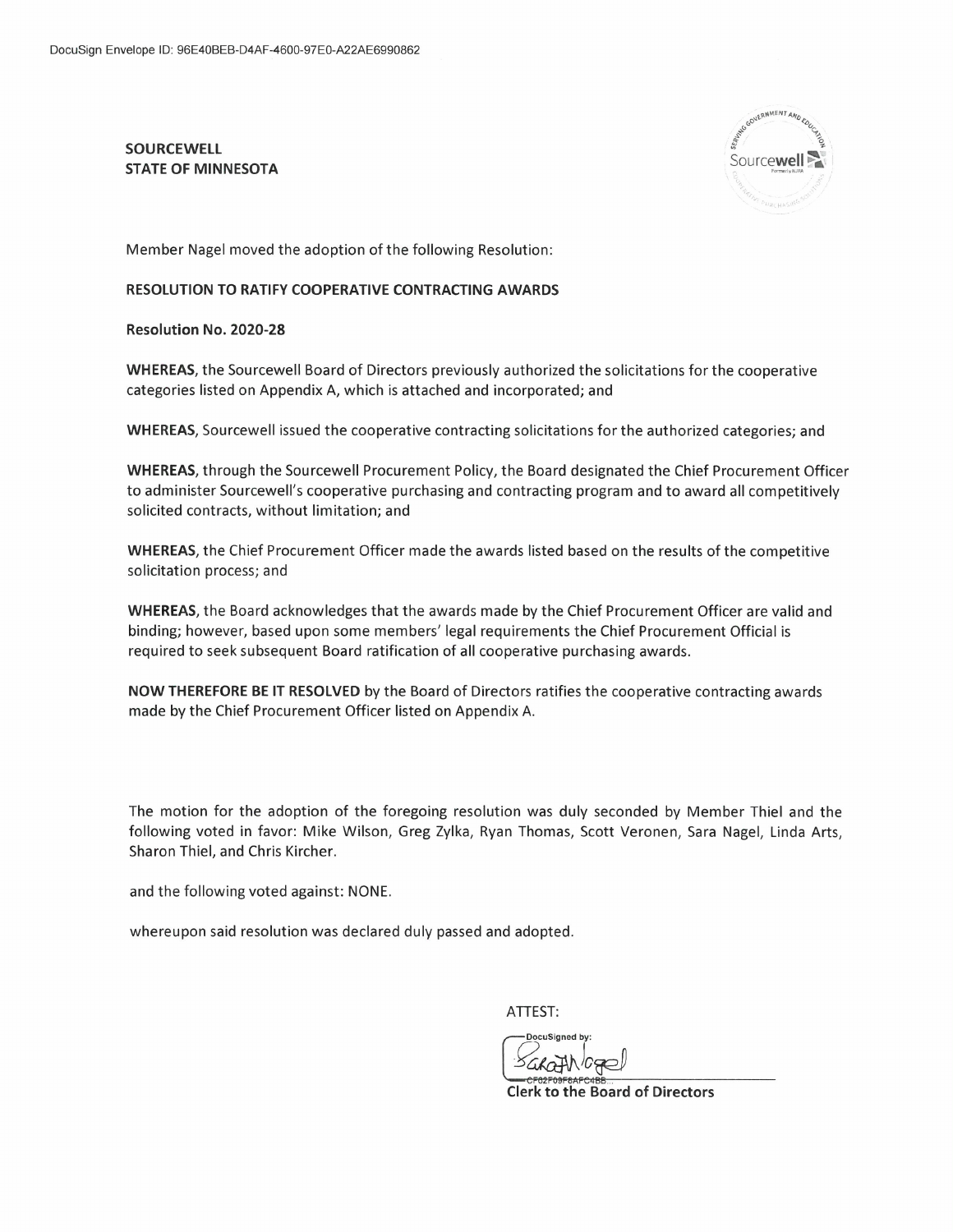**SOURCEWELL PROCUREMENT DEPARTMENT BOARD ITEMS ‐October 2020**

**Requesting Board permission to Solicit the following categories:**

**CONSENT AGENDA CONSENT AGENDA ITEMS** 

Fleet Management Technologies with Related Software Solutions **Requesting Board permission to Re‐Solicit the following categories:**

## **NEW CONTRACTS** U.S. Bancorp 080620‐USB *"Fleet Payment Solutions with Related Services"* WEX Bank 080620‐WEX *"Fleet Payment Solutions with Related Services"* Life Fitness, LLC 081120‐LFF *"Fitness Equipment with Related Accessories and Services"* Precor, Inc. 081120‐PCR *"Fitness Equipment with Related Accessories and Services"* SportsArt America, Inc. 081120‐SPA *"Fitness Equipment with Related Accessories and Services"* Technogym USA Corp. **1892 Consumers COLO 181120-TNO** <sup>"Fitness Equipment with Related Accessories and Services"</sup> True Fitness Technologies, Inc. 081120‐TRU *"Fitness Equipment with Related Accessories and Services"* **5th YEAR RENEWALS (CONTRACT EXTENSIONS)** The Multi Unit Group 112917‐MUG *"Food Products and Distribution with Related Equipment, Supplies and Services"* T2 Systems, Inc. 121416‐TSI *"Public Safety and Emergency Management Related Equipment, Supplies and Services"* Johnson Controls **031517**-SGL *"Facility Security Equipment, Systems, and Services with Related Equipment and Supplies"* Tyco Integrated Security **DESET ASSESS** 031517-TIS *"Facility Security Equipment, Systems, and Services with Related Equipment and Supplies"* Johnson Controls 031517‐JHN *"Facility Security Equipment, Systems, and Services with Related Equipment and Supplies"* Johnson Controls 030817‐JHN *"HVAC Systems, Installation, and Service with Related Products and Supplies"* School Health Corporation 061417-SHC "*Health & Safety, Medical, Surgical and First Aid Related Equipment, Supplies, Accessories and Services* " ChargePoint, Inc. 051017‐CPI *"Electric Vehicle Supply Equipment and Related Services"* **NEW ezIQC CONTRACTS Company Name Contract Number State ‐ Region ‐ Type of Work** JOC Construction, LLC CO‐NE‐GC01‐090920‐LRI State of Colorado ‐ Northeast Area ‐ General Construction HPM, Inc. CO‐NE‐GC02‐090920‐HPM State of Colorado ‐ Northeast Area ‐ General Construction Happel & Associates CO‐NE‐GC03‐090920‐HAI State of Colorado ‐ Northeast Area ‐ General Construction Facilities Contracting, Inc. CO‐NE‐GC04‐DE04‐OU4‐DE04‐OU4‐OU4 State of Colorado ‐ Northeast Area ‐ General Construction American Technologies, Inc. CO‐NE‐GC05‐090920‐ATI State of Colorado ‐ Northeast Area ‐ General Construction SUNLAND ASPHALT & CONSTRUCTION, INC. CO‐NE‐PAV01‐090920‐SAC State of Colorado ‐ Northeast Area ‐ Pavement Construction PaveConnect Logistics, LLC CO‐NE‐PAV02‐090920‐PCL State of Colorado ‐ Northeast Area ‐ Pavement Construction RoofConnect Logistics Co‐NE‐RW01‐090920‐RCL State of Colorado ‐ Northeast Area ‐ Roofing Construction JOC Construction, LLC CO‐NU‐CO‐NW‐GC01‐090920‐LRI State of Colorado ‐ Northwest Area ‐ General Construction Happel & Associates Communication CO–NW-GC02-090920-HAI State of Colorado - Northwest Area - General Construction HPMm,Inc. CO‐NW‐GC03‐090920‐HPM State of Colorado ‐ Northwest Area ‐ General Construction PaveConnect Logistics, LLC CO‐NW‐PAV01‐090920‐PCL State of Colorado ‐ Northwest Area ‐ Pavement Construction<br>SUNLAND ASPHALT & CONSTRUCTION, INC. CO‐NW‐PAV02‐090920‐SAC State of Colorado ‐ Northwest Area ‐ Pavement Constru CO-NW-PAV02-090920-SAC State of Colorado - Northwest Area - Pavement Construction RoofConnect Logistics CO‐NW‐RW01‐090920‐RCL State of Colorado ‐ Northwest Area ‐ Roofing Construction JOC Construction, LLC CO‐SE‐GC01‐090920‐LRI State of Colorado ‐ Southeast Area ‐ General Construction Happel & Associates CO‐SE‐GC02‐090920‐HAI State of Colorado ‐ Southeast Area ‐ General Construction<br>HPM, Inc. CO‐SE‐GC03‐090920‐HPM State of Colorado ‐ Southeast Area ‐ General Construction State of Colorado - Southeast Area - General Construction PaveConnect Logistics, LLC CO‐SE‐PAV01‐090920‐PCL State of Colorado ‐ Southeast Area ‐ Pavement Construction SUNLAND ASPHALT & CONSTRUCTION, INC. CO‐SE‐PAV02‐090920‐SAC State of Colorado ‐ Southeast Area ‐ Pavement Construction RoofConnect Logistics CO‐SE‐RW01‐090920‐RCL State of Colorado ‐ Southeast Area ‐ Roofing Construction Z-Craft, Ltd. CO‐SE‐RW02‐090920‐ZCR State of Colorado ‐ Southeast Area ‐ Roofing Construction JOC Construction, LLC CO‐SW‐GC01‐090920‐LRI State of Colorado ‐ Southwest Area ‐ General Construction Happel & Associates County CO‐SW‐GC02‐090920‐HAI State of Colorado ‐ Southwest Area ‐ General Construction